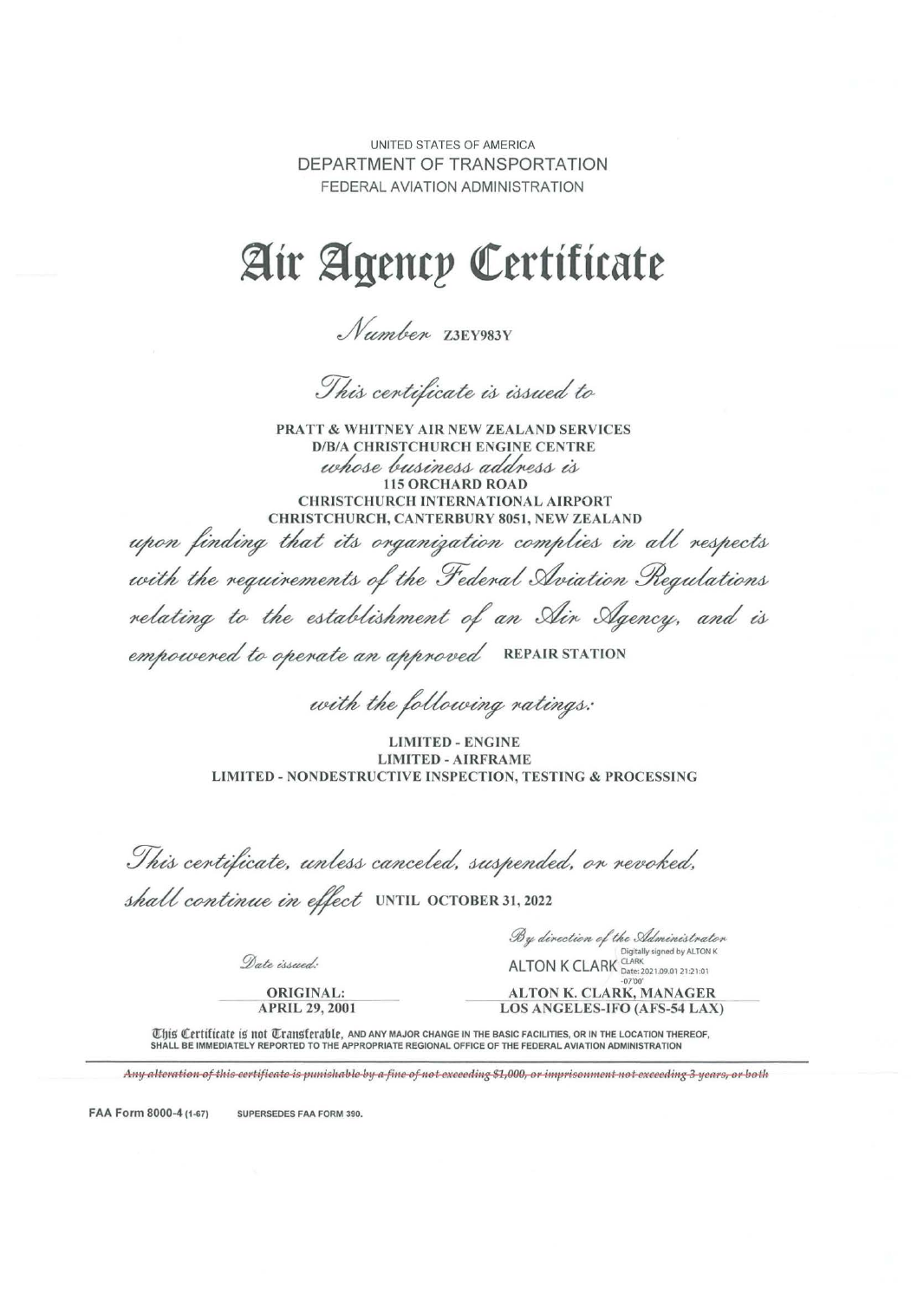### Federal Aviation<br>Administration **Operation** Operations Specifications

#### Table of Contents

#### Part A

|                                                                                                       | <b>HO CONTROL</b><br><b>DATE</b> | <b>EFFECTIVE</b><br><b>DATE</b> | <b>AMENDMENT</b><br><b>NUMBER</b> |
|-------------------------------------------------------------------------------------------------------|----------------------------------|---------------------------------|-----------------------------------|
| 001 Issuance and Applicability                                                                        | 05/06/2022                       | 05/16/2022                      | 24                                |
| 002 Definitions and Abbreviations                                                                     | 12/14/2017                       | 04/02/2018                      | 12                                |
| 003 Ratings and Limitations                                                                           | 04/03/2017                       | 05/10/2021                      | 30                                |
| 004 Summary of Special Authorizations and Limitations                                                 | 09/23/1998                       | 06/30/2015                      | 16                                |
| 007 Designated Persons                                                                                | 09/08/2021                       | 05/16/2022                      | 22                                |
| Electronic/Digital Recordkeeping System,<br>Electronic/Digital Signature, and Electronic Media<br>025 | 04/03/2017                       | 04/02/2018                      | 6                                 |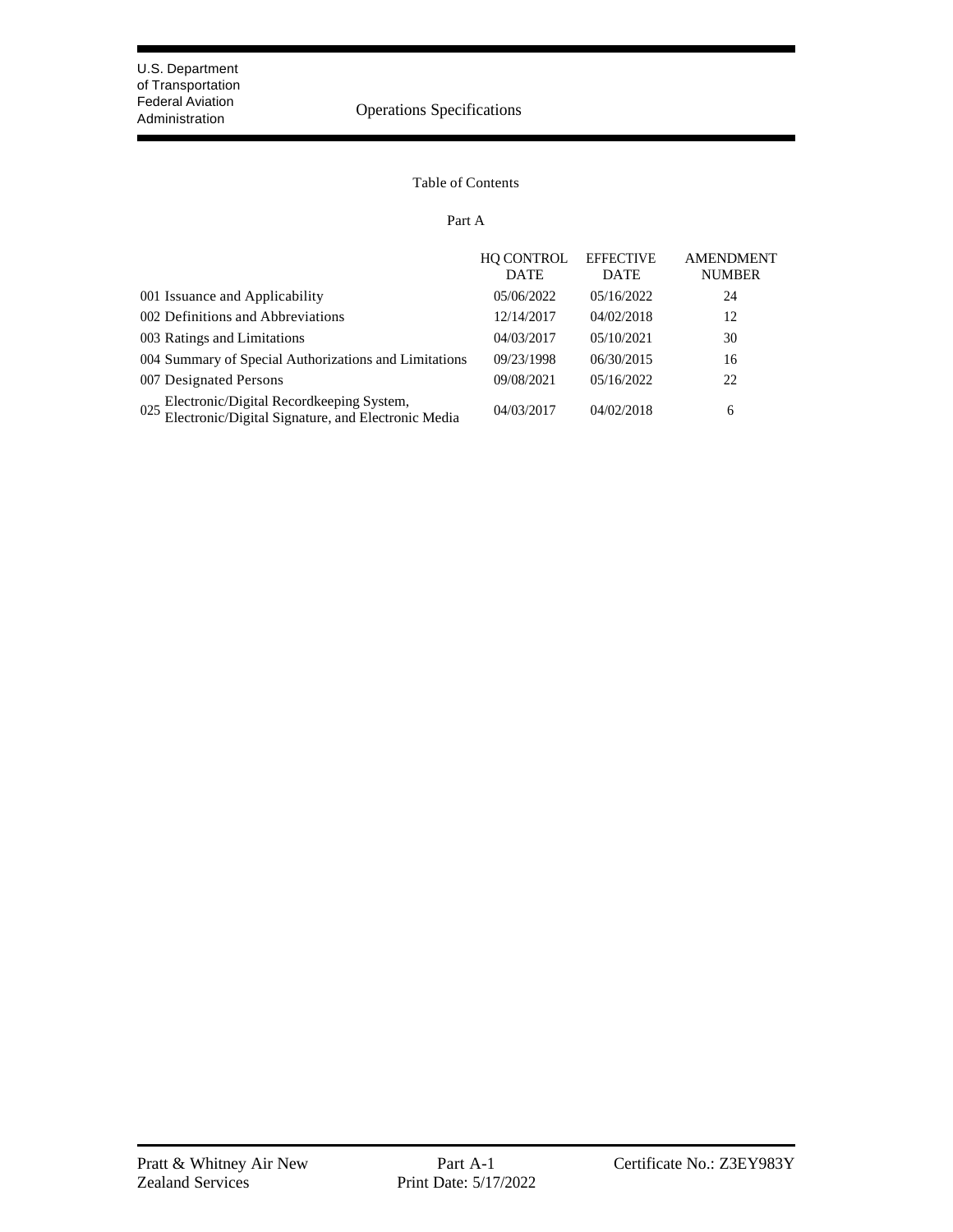Administration Operations Specifications

#### **A001 . Issuance and Applicability HQ Control: 05/06/2022**

### **HQ Revision: 05f**

a. These operations specifications are issued to Pratt & Whitney Air New Zealand Services, a Repair Station located outside the United States, pursuant to 14 CFR Part 145, § 145.53(a). The repair station certificate holder shall conduct operations in accordance with 14 CFR Part 145 and these operations specifications.

The certificate holder's address:

| Mailing Address:                   |
|------------------------------------|
| P.O. Box 14230                     |
| Christchurch International Airport |
| Christchurch, Canterbury           |
| 8544                               |
| New Zealand                        |
|                                    |

b. The holder of these operations specifications is the holder of certificate number Z3EY983Y and shall hereafter be referred to as the "certificate holder".

c. These operations specifications are issued as part of this repair station certificate and are in effect as of the date approval is effective. This certificate and these operations specifications shall remain in effect until the expiration date on the issued certificate for a repair station that is located outside the United States unless previously surrendered, suspended, or revoked.

d. The repair station specified on these operation specifications does not perform maintenance and/or an alteration of aircraft and/or aeronautical products under a safety agreement.

e. The certificate holder is authorized to conduct the operations described in subparagraph a under the following other business names:

Christchurch Engine Centre

None.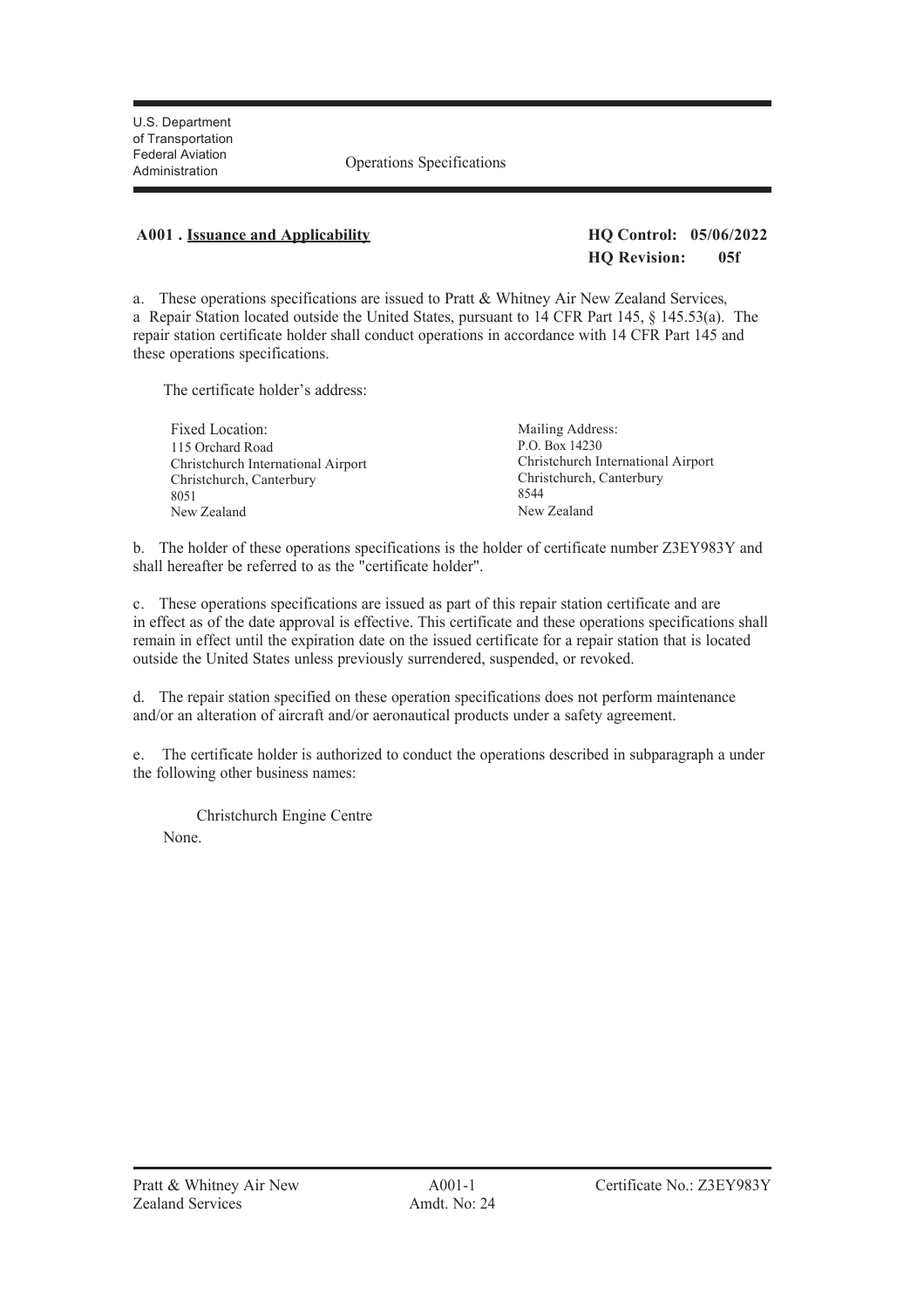Federal Aviation<br>Administration Coperations Specifications

1. Issued by the Federal Aviation Administration.

2. These Operations Specifications are approved by direction of the Administrator.



Digitally signed by Antonio C. Blas, Principal Avionics Inspector (FS58) [1] SUPPORT INFO: FAA National Policy, N 8900.623, Appendix A, Revision to A001, Effective 4/25/2022. [2] EFFECTIVE DATE: 5/16/2022, [3] AMENDMENT #: 24 DATE: 2022.05.16 17:04:56 -05:00

3. I hereby accept and receive the Operations Specifications in this paragraph.

Geoffrey A Winter Zealand Services, ou=Christchurch, ou=New Digitally signed by Geoffrey A Winter DN: c=US, o=FAA, ou=Pratt & Whitney Air New

email=geoffrey.winter@prattwhitney.com Date: 2022.05.17 10:37:22 +12'00'

Geoffrey A Winter, QA Systems/Audit Engineer Date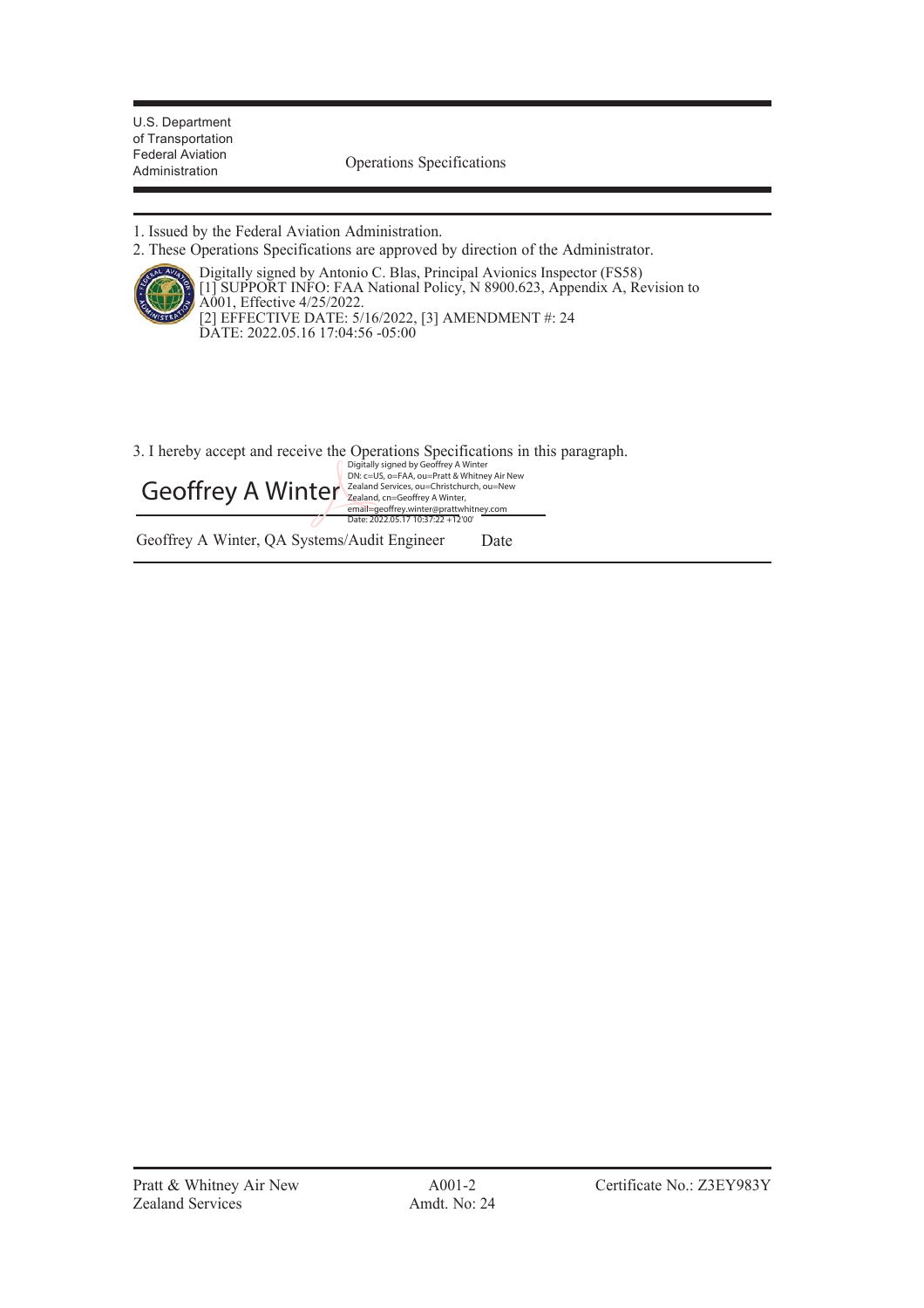Federal Aviation<br>Administration **Operations** Specifications

#### **A002 . Definitions and Abbreviations HQ Control: 12/14/2017**

### **HQ Revision: 05d**

Unless otherwise defined in these operations specifications, all words, phrases, definitions, and abbreviations have identical meanings to those used in 14 CFR and 49 U.S.C., as cited in Public Law 103-272, as amended. Additionally, the definitions listed below are applicable to operations conducted in accordance with these operations specifications.

| <b>BASA</b>                               | The Bilateral Aviation Safety Agreement (BASA) is an executive<br>agreement concluded between the United States and a foreign country<br>for the purpose of promoting aviation safety; also known as an<br>Agreement for the Promotion of Aviation Safety.                                                              |  |
|-------------------------------------------|-------------------------------------------------------------------------------------------------------------------------------------------------------------------------------------------------------------------------------------------------------------------------------------------------------------------------|--|
| <b>Certificate Holder</b>                 | In these operations specifications, the term "certificate holder" means<br>the holder of the repair station certificate described in these operations<br>specifications in Part A paragraph A001 and any of its officers,<br>employees, or agents used in the conduct of operations under this<br>certificate.          |  |
| <b>CAAS</b>                               | Civil Aviation Authority of Singapore                                                                                                                                                                                                                                                                                   |  |
| <b>CFR</b>                                | Code of Federal Regulations                                                                                                                                                                                                                                                                                             |  |
| <b>Class Rating</b>                       | As used with respect to the certification, ratings, privileges of<br>airframes, powerplants, propellers, radios, instruments, and<br>accessories within a category having similar operating characteristics.                                                                                                            |  |
| <b>EASA</b>                               | European Aviation Safety Agency                                                                                                                                                                                                                                                                                         |  |
| <b>EASA Accountable</b><br><b>Manager</b> | The manager who has corporate authority for ensuring that all<br>maintenance required by the customer can be financed and carried out<br>to the standard required by the EASA full-member Authority.                                                                                                                    |  |
| EU                                        | European Union                                                                                                                                                                                                                                                                                                          |  |
| <b>Exemption</b>                          | An authorization that permits an alternate means of compliance with a<br>specific CFR. The exemption must meet the procedural requirements<br>of 14 CFR Part 11.                                                                                                                                                        |  |
| <b>FOCA</b>                               | Federal Office of Civil Aviation                                                                                                                                                                                                                                                                                        |  |
| <b>FAA Accountable</b><br><b>Manager</b>  | A person designated by the certificated repair station who is<br>responsible for and has authority over all repair station operations that<br>are conducted under 14 CFR Part 145, including ensuring that the<br>repair station's personnel follow the regulations and serving as the<br>primary contact with the FAA. |  |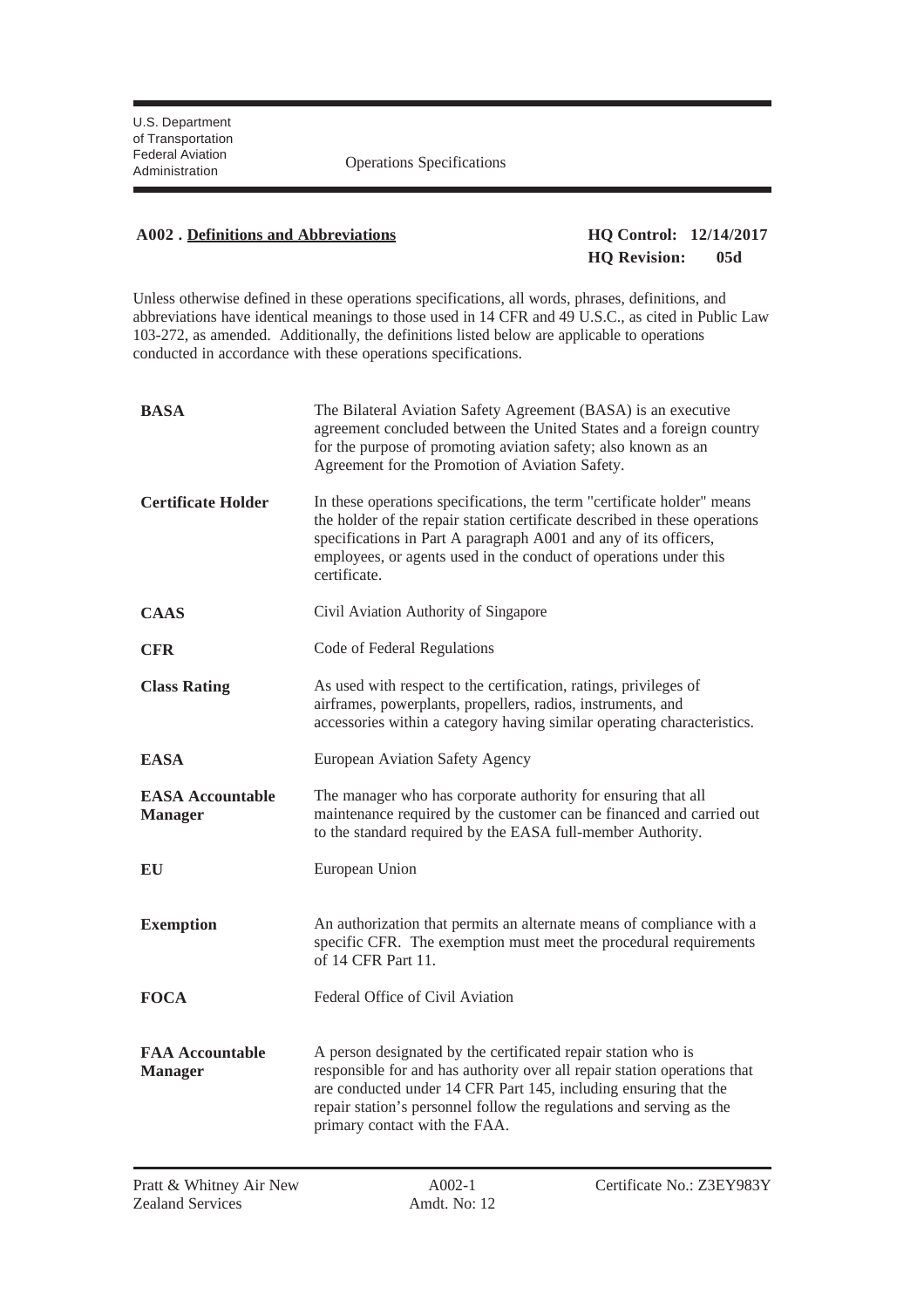| U.S. Department<br>of Transportation<br><b>Federal Aviation</b><br>Administration     | <b>Operations Specifications</b>                                                                                                                                                                                                                                                                                                                                                                                                                                                                                                                                                                         |
|---------------------------------------------------------------------------------------|----------------------------------------------------------------------------------------------------------------------------------------------------------------------------------------------------------------------------------------------------------------------------------------------------------------------------------------------------------------------------------------------------------------------------------------------------------------------------------------------------------------------------------------------------------------------------------------------------------|
| Geographic<br><b>Authorization</b>                                                    | Authorization provided to a repair station located outside the United<br>States to perform maintenance support under contract for a U.S. air<br>carrier (or an operator of U.S.- registered aircraft under 14 CFR<br>Part 129) at a location other than the repair station's main facility. A<br>geographic authorization is issued by the FAA to respond to a U.S. air<br>carrier's or Part 129 foreign operator's need for maintenance at a<br>station where the frequency and scope of that maintenance does not<br>warrant permanently staffing and equipping the station for its<br>accomplishment. |
| <b>Limited Rating</b>                                                                 | A rating issued to repair stations for the performance of maintenance<br>on particular makes and models of airframes, powerplants, propellers,<br>radios, instruments, accessories, and/or parts.                                                                                                                                                                                                                                                                                                                                                                                                        |
| <b>Limited Ratings -</b><br><b>Specialized Services</b>                               | Rating issued for a special maintenance function when the function is<br>performed in accordance with a specification approved by the<br>Administrator.                                                                                                                                                                                                                                                                                                                                                                                                                                                  |
| <b>Line Maintenance</b>                                                               | Any unscheduled maintenance resulting from unforeseen events, or<br>scheduled checks where certain servicing and/or inspections do not<br>require specialized training, equipment, or facilities.                                                                                                                                                                                                                                                                                                                                                                                                        |
| <b>MAG</b>                                                                            | The Maintenance Annex Guidance (MAG) defines the process that<br>the FAA and EASA undertake in the inspection, findings of<br>compliance certification, and monitoring of repair stations, as well as<br>their joint cooperation in quality assurance and standardization activities<br>in support of the EASA Agreement, Annex 2, Maintenance. The term<br>Maintenance Agreement Guidance (MAG) defines the processes and<br>activities applicable to a specific country under an MIP, and is not<br>associated with the EASA Agreement.                                                                |
| <b>Maintenance</b>                                                                    | The inspection, overhaul, repair, preservation, and replacement of<br>parts, but excludes preventive maintenance.                                                                                                                                                                                                                                                                                                                                                                                                                                                                                        |
| <b>U.S./EU Aviation</b><br><b>Safety Agreement,</b><br>Annex 2,<br><b>Maintenance</b> | Annex 2 covers the reciprocal acceptance of findings of compliance,<br>approvals, documentation and technical assistance regarding approvals<br>and the monitoring of repair stations/maintenance organizations.                                                                                                                                                                                                                                                                                                                                                                                         |
| <b>MIP</b>                                                                            | Maintenance Implementation Procedures (MIP) are procedures for<br>implementing the provisions of a BASA that apply to maintenance<br>performed under 14 CFR Part 145, Section 145.53(b).                                                                                                                                                                                                                                                                                                                                                                                                                 |
| <b>MOE</b>                                                                            | A maintenance organization exposition (MOE) pertains to procedural<br>manuals used by maintenance organizations certificated by a foreign<br>country. The MOE along with the FAA Supplement, sets forth the<br>structure and procedures of the repair station to meet the requirements<br>of 14 CFR Part 145 under a MIP.                                                                                                                                                                                                                                                                                |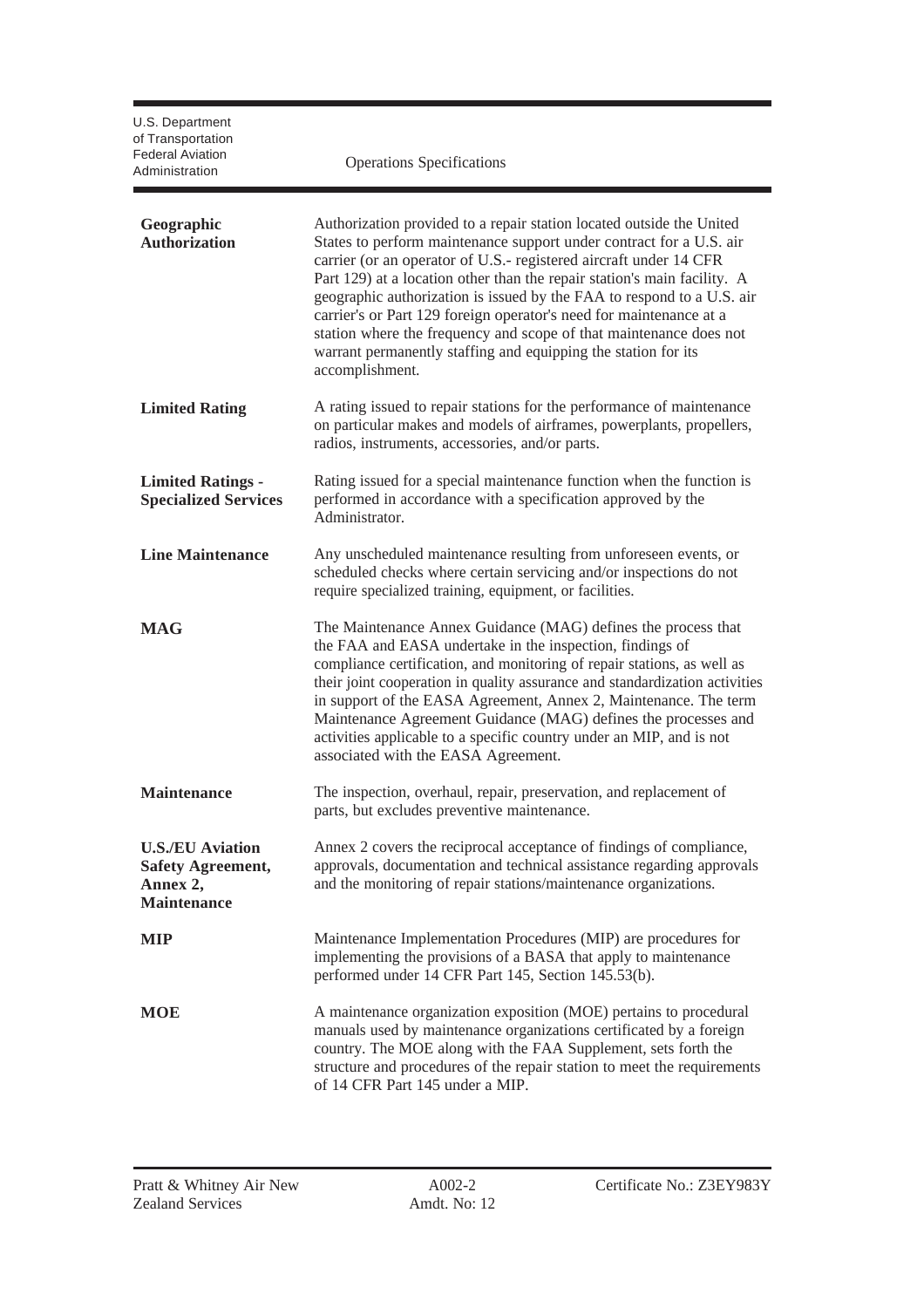| U.S. Department<br>of Transportation<br>Federal Aviation<br>Administration | <b>Operations Specifications</b>                                         |
|----------------------------------------------------------------------------|--------------------------------------------------------------------------|
| <b>Preventive</b><br><b>Maintenance</b>                                    | As defined in 14 CFR part 1 and part 43 appendix A,<br>subparagraph (c). |
| <b>QCM</b>                                                                 | <b>Quality Control Manual</b>                                            |
| <b>Repair Station located</b><br>in the United States                      | A FAA certificated repair station located in the United States.          |
| <b>Repair Station located</b><br>outside the United<br><b>States</b>       | A FAA certificated repair station located outside of the United States.  |
| <b>RSM</b>                                                                 | <b>Repair Station Manual</b>                                             |

1. Issued by the Federal Aviation Administration.

2. These Operations Specifications are approved by direction of the Administrator.



Digitally signed by Patrick M Crowley, Principal Maintenance Inspector (FS58) [1] SUPPORT INFO: FAA HQ Template Change - Add New Definition [2] EFFECTIVE DATE: 4/2/2018, [3] AMENDMENT #: 12 DATE: 2018.04.02 16:28:54 -05:00

3. I hereby accept and receive the Operations Specifications in this paragraph. Digitally signed by Blair J Price, Systems Audit QA Engineer DATE: 2018.04.02 15:42:17 -05:00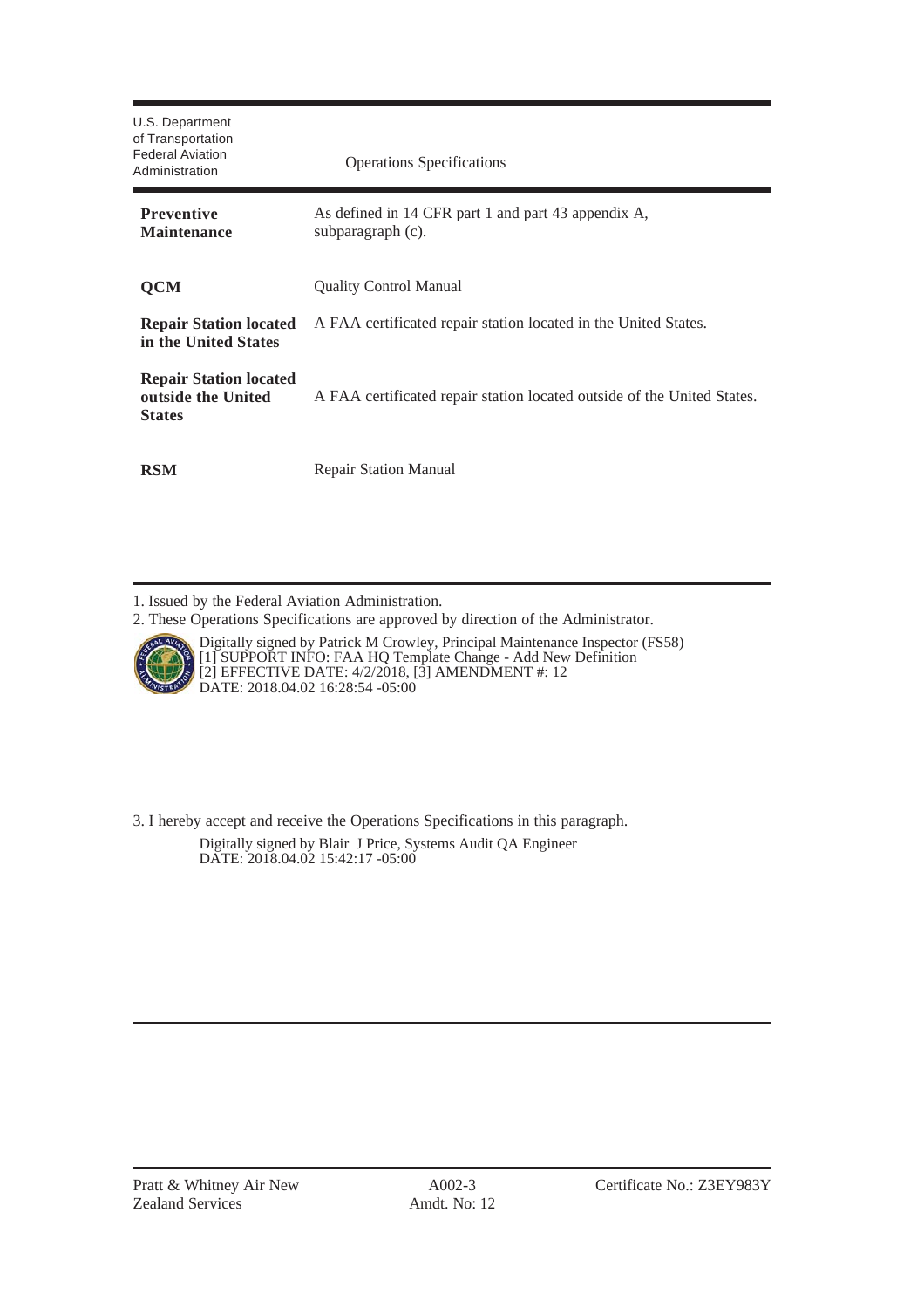#### **A003 . Ratings and Limitations HQ Control: 04/03/2017**

### **HQ Revision: 01a**

The certificate holder is authorized the following Ratings and/or Limitations:

#### **Class Ratings**

None authorized

#### **Limited Ratings**

| <b>Rating</b>                                               | <b>Manufacturer Make/Model Limitations</b> |                     |                                                                                                                                                                                                                                                                                                                                                                                                                            |
|-------------------------------------------------------------|--------------------------------------------|---------------------|----------------------------------------------------------------------------------------------------------------------------------------------------------------------------------------------------------------------------------------------------------------------------------------------------------------------------------------------------------------------------------------------------------------------------|
| Airframe                                                    | Airbus                                     | A319, A320,<br>A321 | Limited to removal, installation, inspection and minor<br>repairs of QEC components and specific air carrier<br>engine related inspections and repairs, including 'C'<br>Check, when performed in accordance with an<br>approved air carrier's Continuous Airworthiness<br>Maintenance Program (CAMP), maintenance<br>technical data or other data acceptable to the<br>administrator.                                     |
|                                                             | McDonnell<br>Douglas                       | MD-90 Series        | Limited to removal, installation, inspection and minor<br>repairs of QEC components and specific air carrier<br>engine related inspections and repairs, including 'C'<br>Check, when performed in accordance with an<br>approved air carrier's Continuous Airworthiness<br>Maintenance Program (CAMP), maintenance<br>technical data or other data acceptable to the<br>administrator.                                     |
| Engines                                                     | International<br>Aero Engines              | D <sub>5</sub>      | V2500-A1, -A5, - Limited to Overhaul, Test, Inspect, Modify, Repair<br>including major repairs and major alterations in<br>accordance with the manufacturer's technical data<br>and instructions, FAA approved customer<br>specification, FAA approved air carrier maintenance<br>program or other data approved by the administrator.                                                                                     |
| Nondestructive<br>Inspection,<br>Testing, and<br>Processing |                                            |                     | Limited to the performance of Liquid Penetrant,<br>Magnetic Particle, Ultrasonic, and Eddy Current<br>inspection processes. This work shall be<br>accomplished in accordance with current technical<br>instructions issued by the article's manufacturer or in<br>accordance with the air carrier's technical<br>instructions when required by 14 CFR Part 145.205.<br>NDT personnel shall be qualified in accordance with |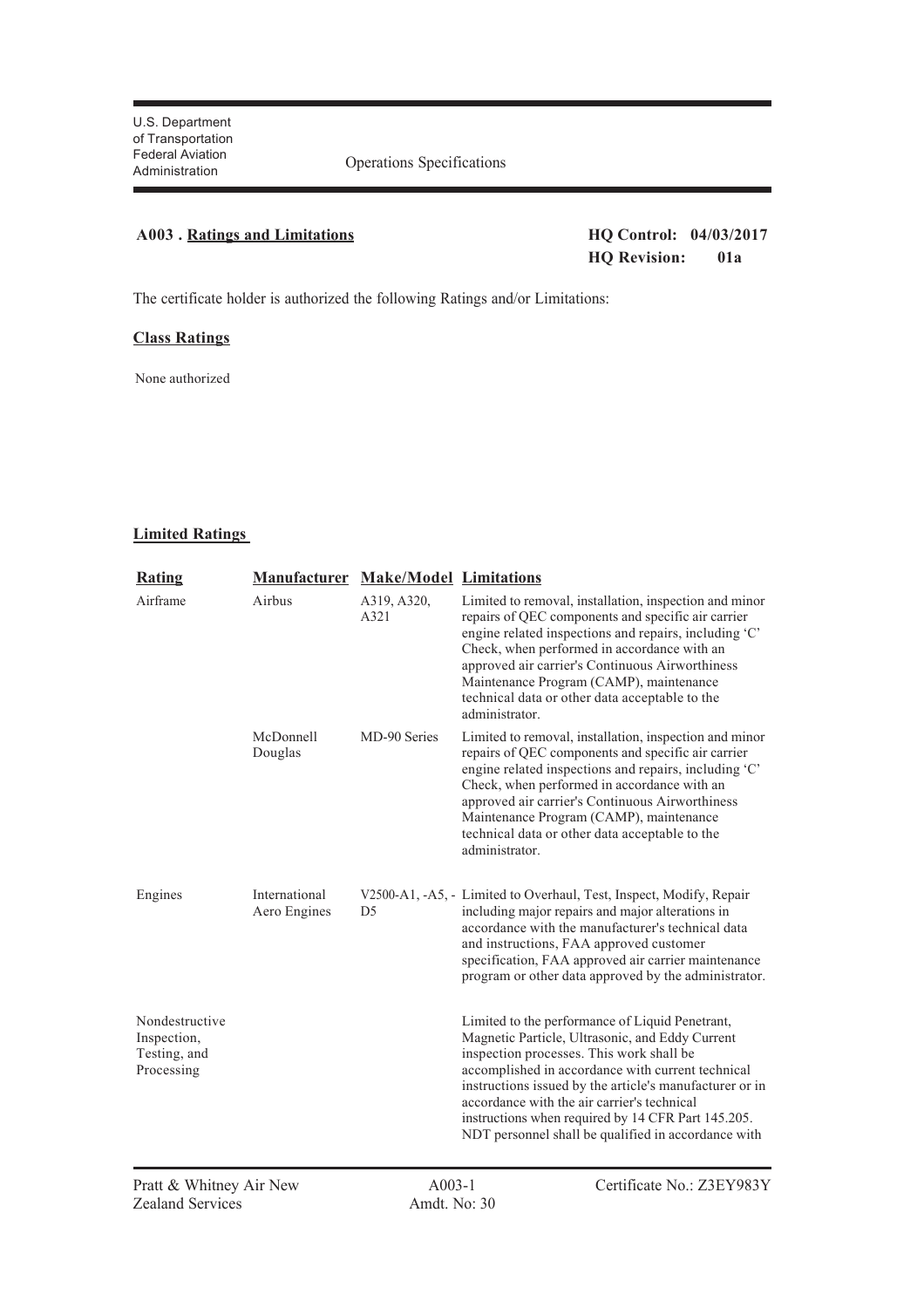**Operations Specifications** 

| Rating | Manufacturer Make/Model Limitations |  |
|--------|-------------------------------------|--|
|--------|-------------------------------------|--|

NAS 410, as required.

#### **Limited Ratings - Specialized Services**

Rating None Authorized **Specifications** 

**Limitations** 

1. Issued by the Federal Aviation Administration.

2. These Operations Specifications are approved by direction of the Administrator.



Digitally signed by Wilbert J. Robinson Jr., Principal Maintenance Inspector (FS58) [1] SUPPORT INFO: Air Agency requested removal of radiography capability.<br>[2] EFFECTIVE DATE: 5/10/2021, [3] AMENDMENT #: 30 DATE: 2021.05.10 07:51:29 -05:00

3. I hereby accept and receive the Operations Specifications in this paragraph.

Digitally signed by Geoffrey A Winter, QA Systems/Audit Engineer DATE: 2021.05.10 14:58:44 -05:00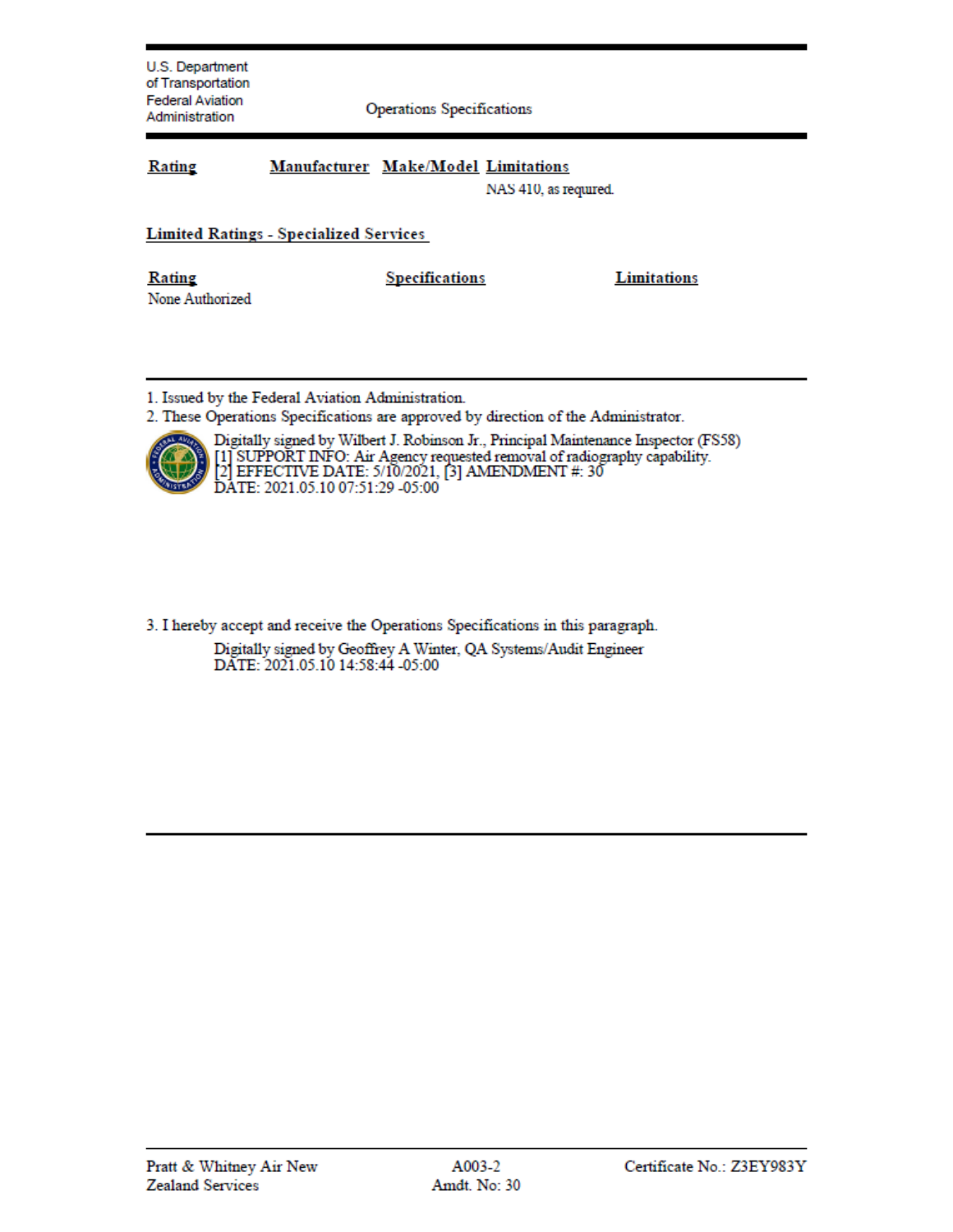#### **A004 . Summary of Special Authorizations and Limitations HQ Control: 09/23/1998 HQ Revision: 010**

#### **a. The certificate holder, in accordance with the reference paragraphs, is authorized to:**

|                                                                                 | Reference<br>Paragraphs |
|---------------------------------------------------------------------------------|-------------------------|
| Use an approved electronic record keeping system, electronic/digital signature, | A025                    |
| and/or electronic media.                                                        |                         |

#### **b. The certificate holder is** *not authorized* **and** *shall not***:**

|                                                                                                                                                                                                                                                       | Reference<br>Paragraphs |
|-------------------------------------------------------------------------------------------------------------------------------------------------------------------------------------------------------------------------------------------------------|-------------------------|
| Use Exemptions.                                                                                                                                                                                                                                       | A005                    |
| Perform maintenance with NAA ratings where the scope of work is authorized<br>by a BASA/MIP.                                                                                                                                                          | A060                    |
| Perform work, including continuous operations, at additional locations other than<br>at its primary fixed location.                                                                                                                                   | A101                    |
| Conduct operations choosing to have an antidrug and alcohol misuse prevention<br>program.                                                                                                                                                             | A449                    |
| Perform maintenance in accordance with foreign repair station geographic<br>authorizations.                                                                                                                                                           | <b>B050</b>             |
| Perform work, excluding continuous operations, at additional locations other than<br>at its primary Fixed Location.                                                                                                                                   | D <sub>100</sub>        |
| Perform line maintenance for cert. holders conducting operations under Parts<br>121 and 135 and for foreign carriers/persons operating U.S. registered aircraft in D107<br>common carriage under Part 129, apart from D100 which authorizes that work |                         |

away from station.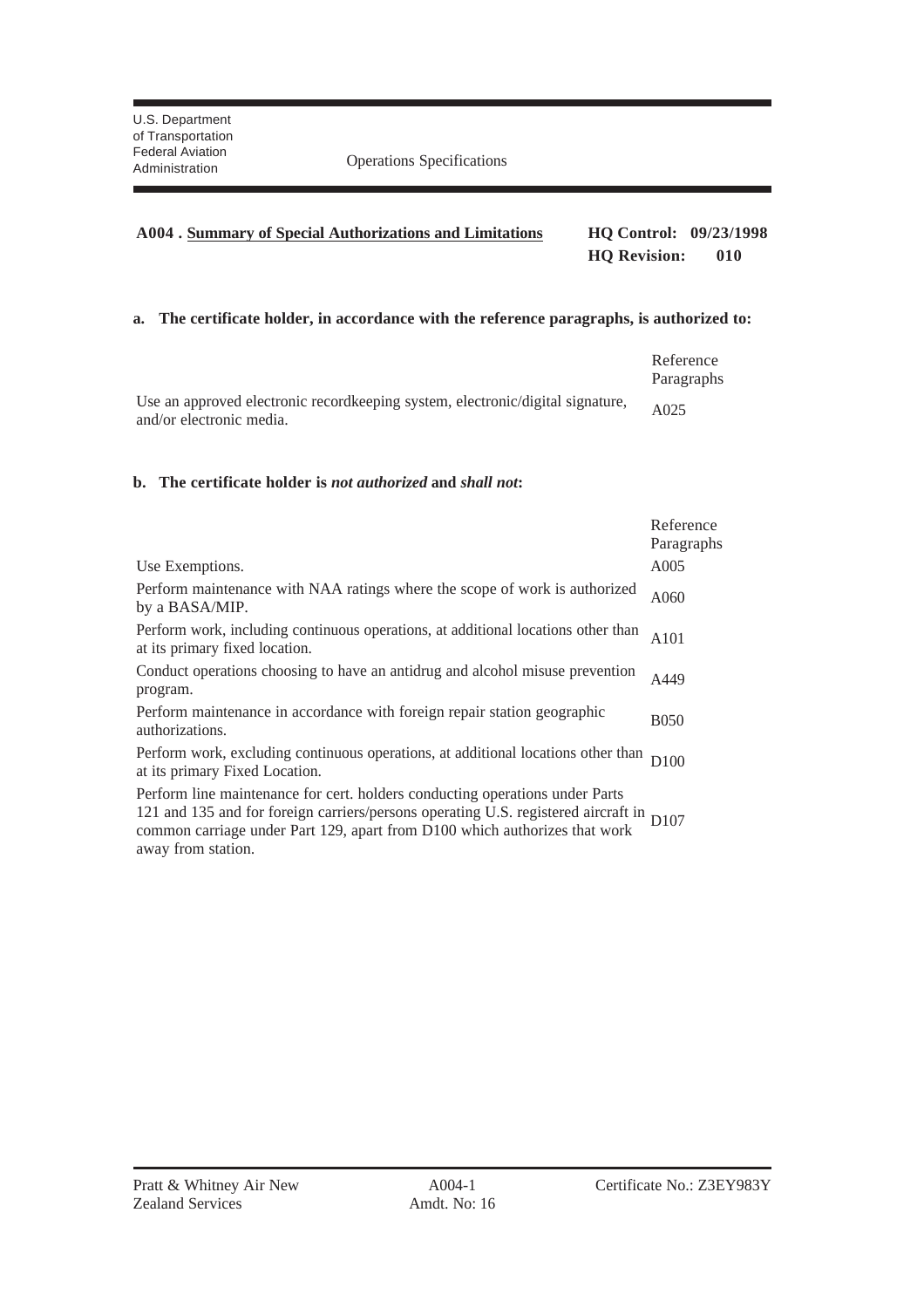Administration Operations Specifications

1. Issued by the Federal Aviation Administration.

2. These Operations Specifications are approved by direction of the Administrator.



Digitally signed by Walter W Bearden, Principal Maintenance Inspector (FS58) [1] SUPPORT INFO: Removed A101. [2] EFFECTIVE DATE: 6/30/2015, [3] AMENDMENT #: 16 DATE: 2015.06.30 15:16:10 -05:00

3. I hereby accept and receive the Operations Specifications in this paragraph.

Digitally signed by Geoffrey Winter on behalf of Gullery, Dean, Manager Quality Assurance & Safety [1] SUPPORT INFO: Remove A101, additional fixed location, as no longer required. DATE: 2015.06.30 14:40:45 -05:00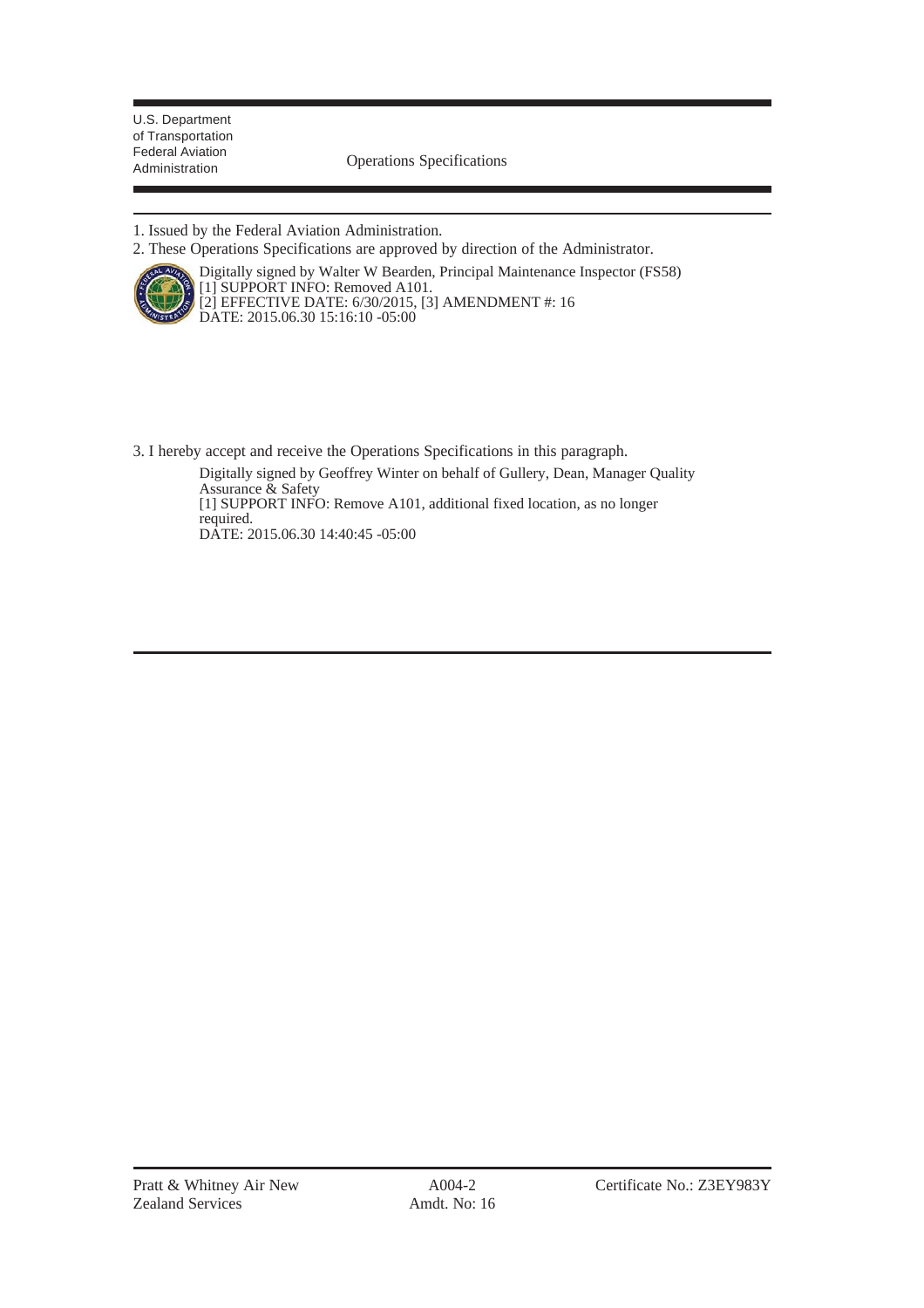Federal Aviation<br>Administration Coperations Specifications

#### **A007 . Designated Persons HQ Control: 09/08/2021**

## **HQ Revision: 03a**

a. The personnel listed in the following table are designated to officially apply for and receive operations specifications for the certificate holder indicated below.

| $     -$                                                              |                       |                                   |                                  |
|-----------------------------------------------------------------------|-----------------------|-----------------------------------|----------------------------------|
| <b>Title</b>                                                          | <b>Name</b>           | <b>Parts</b><br><b>Authorized</b> | <b>Email Address</b>             |
| Director of Quality Assurance / Manager<br>Ouality Assurance & Safety | Gullery, Dean A       |                                   | dean.gullery@prattwhitney.com    |
| FAA Accountable Manager, 145 / General<br>Manager                     | Jack, Graham A        |                                   | graham.jack@prattwhitney.com     |
| <b>QA Systems/Audit Engineer</b>                                      | Winter,<br>Geoffrey A | А                                 | geoffrey.winter@prattwhitney.com |
| QA Systems/Audit Engineer                                             | Price, Blair J        | ΙA                                | blair.price@prattwhitney.com     |

#### **Table 1 – Designated Persons to Apply for and Receive Authorizations**

b. The following personnel listed in Table 2 are designated by the certificate holder to receive Information for Operators (InFO) messages for the certificate holder as indicated below. A receipt for the information by an operator or person is not required.

| Name            | <b>Email Address</b>                                            |                    | <b>Telephone No.</b> Type of Information to Receive |
|-----------------|-----------------------------------------------------------------|--------------------|-----------------------------------------------------|
| Gullery, Dean T | dean.gullery@prattwhitney.com                                   | $+6421625031$      | <b>IALL</b>                                         |
|                 | Winter, Geoffrey A $\parallel$ geoffrey.winter@prattwhitney.com | $+6421717295$      | <b>JALL</b>                                         |
| Price, Blair J  | blair.price@prattwhitney.com                                    | $+64212448816$ ALL |                                                     |

**Table 2 – Designated to Receive InFO Messages**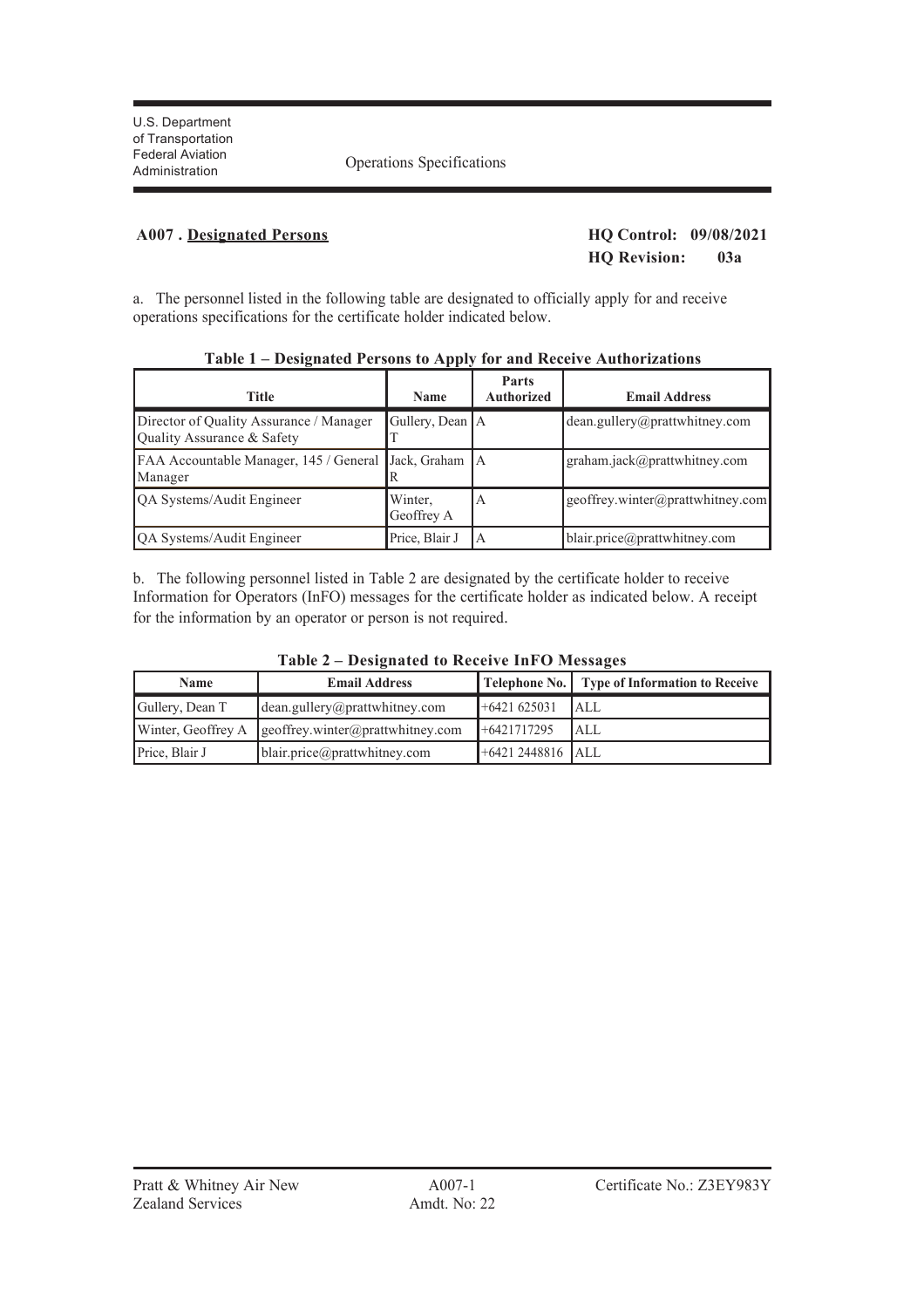Federal Aviation<br>Administration **Operations** Specifications

1. Issued by the Federal Aviation Administration.

2. These Operations Specifications are approved by direction of the Administrator.



Digitally signed by Antonio C. Blas, Principal Avionics Inspector (FS58) [1] SUPPORT INFO: Updated email addresses. [2] EFFECTIVE DATE: 5/16/2022, [3] AMENDMENT #: 22 DATE: 2022.05.17 15:26:56 -05:00

3. I hereby accept and receive the Operations Specifications in this paragraph.

Digitally signed by Geoffrey A Winter, QA Systems/Audit Engineer [1] SUPPORT INFO: Add email addresses DATE: 2022.05.16 18:24:53 -05:00